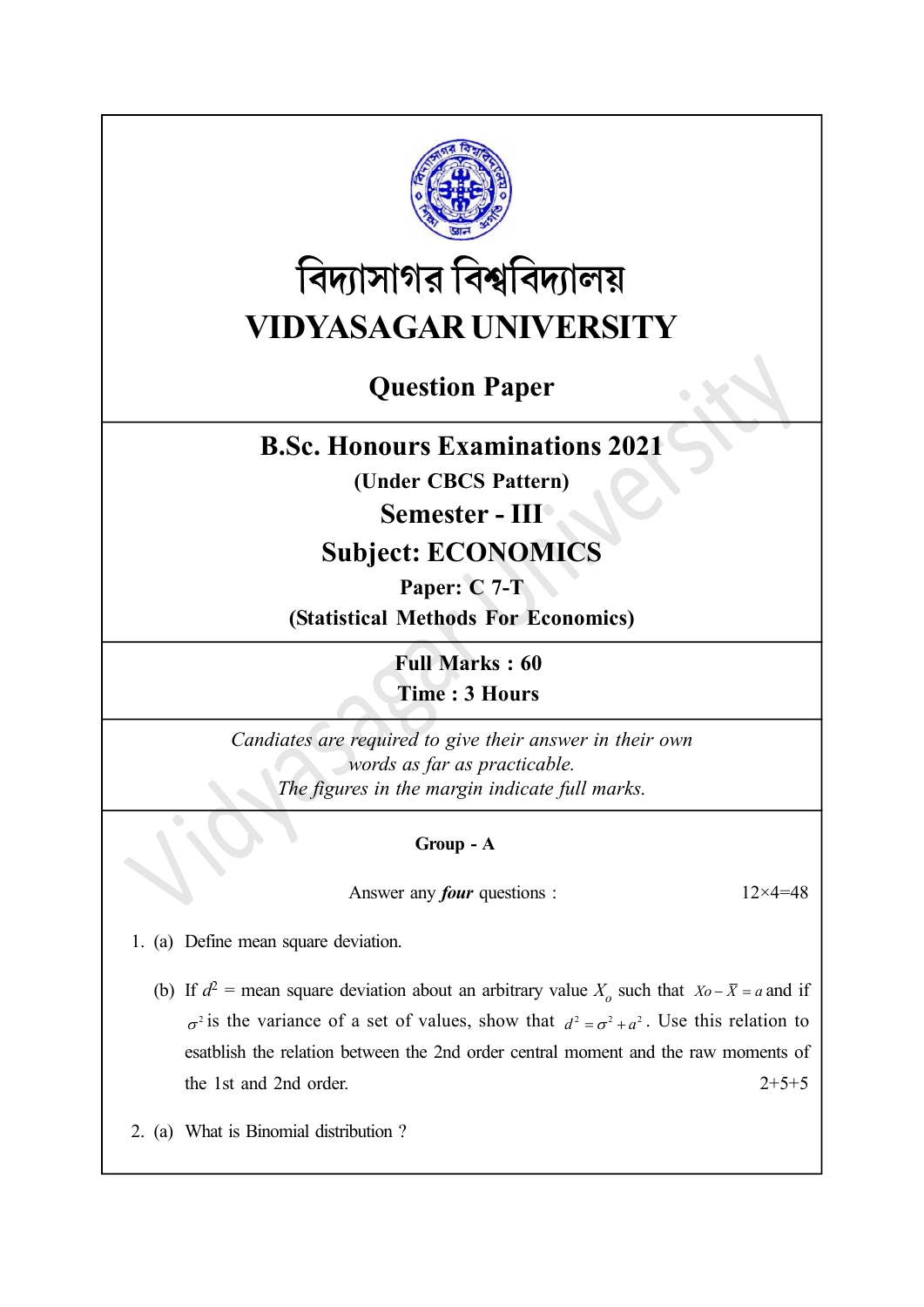- (b) Under what situation is this distribution applied ?
- (c) Suppose  $X$  is the Bi  $(n, p)$  where symbols have their usual meanings. The mean and variance are respectively 4 and  $4/3$ . Find the value of n.  $2+4+6$
- 3. Define 'Normal Distribution. Explain the important properties of this distribution ? 3+9
- 4. Prove that the 'correlation coefficient' lies between (–1) and (+1). Show that the 'correlation co-efficient' is independent of the changes of origin and scale of a data set.  $5+7$
- 5. (a) What do you mean by sampling ?
	- (b) Discuss the different methods of sampling.
	- (c) Mention the properties of SRSWR. 2+8+2
- 6. Discuss various steps involved in the construction of Index Number. Mention briefly the time reversal test, factor reversal test and circular test of index numbers. 6+6
- 7. (a) State the properties of a good estimator.
	- (b) Show that for SRSWR the sample mean  $(\bar{X})$  is the minimum variance unbiased estimator (MVUE) of the population mean  $(\mu)$  4+8
- 8. (a) State the density function of a Rectangular distribution.
	- (b) Find out expectation and variance of it. 2+10

#### Group - B

- 9. Answer any six questions from the following :  $2\times 6=12$ 
	- (a) What do you mean by kurtosis of a distribution ?
	- (b) Distinguish between Parameter and Statistic.
	- (c) Distinguish between 'primary data' and 'secondary data' with relevant examples.
	- (d) Mention two uses of cost of living index number.